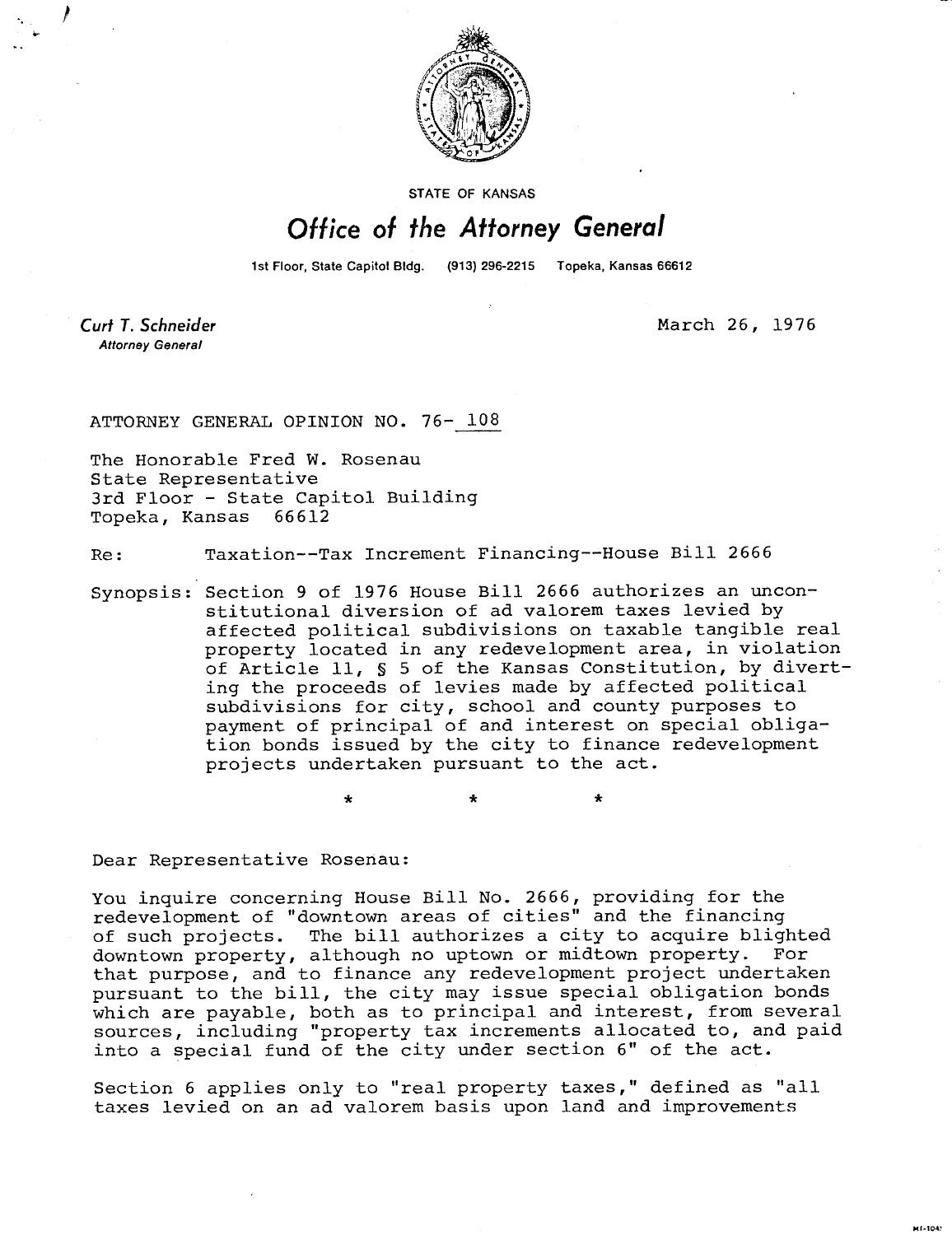The Honorable Fred W. Rosenau Page Two March 26, 1976

thereon," levied by three political subdivisions, the county, the city, and the unified school district. Subsection (b) directs that all tangible taxable property in the redevelopment project area shall be assessed and taxed as all other property:

> "All tangible taxable property located within a redevelopment project shall be assessed and taxed for ad valorem tax purposes pursuant to law in the same manner that such property would be assessed and taxed if located outside such area, and all ad valorem taxes levied on such property shall be paid to and collected by the county treasurer in the same manner as other taxes are paid and collected."

However, the distribution of the proceeds of the taxes thus levied and collected is governed by section  $6(c)(1)$  and  $(2)$ . The first subsection directs thus:

> "From the taxes levied each year by or for each of the taxing subdivisions, the county treasurer shall first allocate and pay to each such taxing subdivision all of the real property taxes collected which are produced from that portion of the assessed valuation of such real property which does not exceed that shown on the assessment roll last equalized prior to the effective date of such ordinance."

However, the increment in real property taxes levied by the city, county and unified school district in excess of the foregoing is to be applied to payment of the special obligation bonds issued by the city, under section  $6(c)(2)$ :

> "Any real property taxes produced from that portion of the assessed valuation of real property within the redevelopment project area in excess of that shown on the assessment roll last equalized prior to the effective date of such ordinance shall be allocated and paid by the county treasurer to a special fund of the city to pay the principal of and interest on any special obligation bonds issued by such city to finance, in whole or in part, such redevelopment project. When such special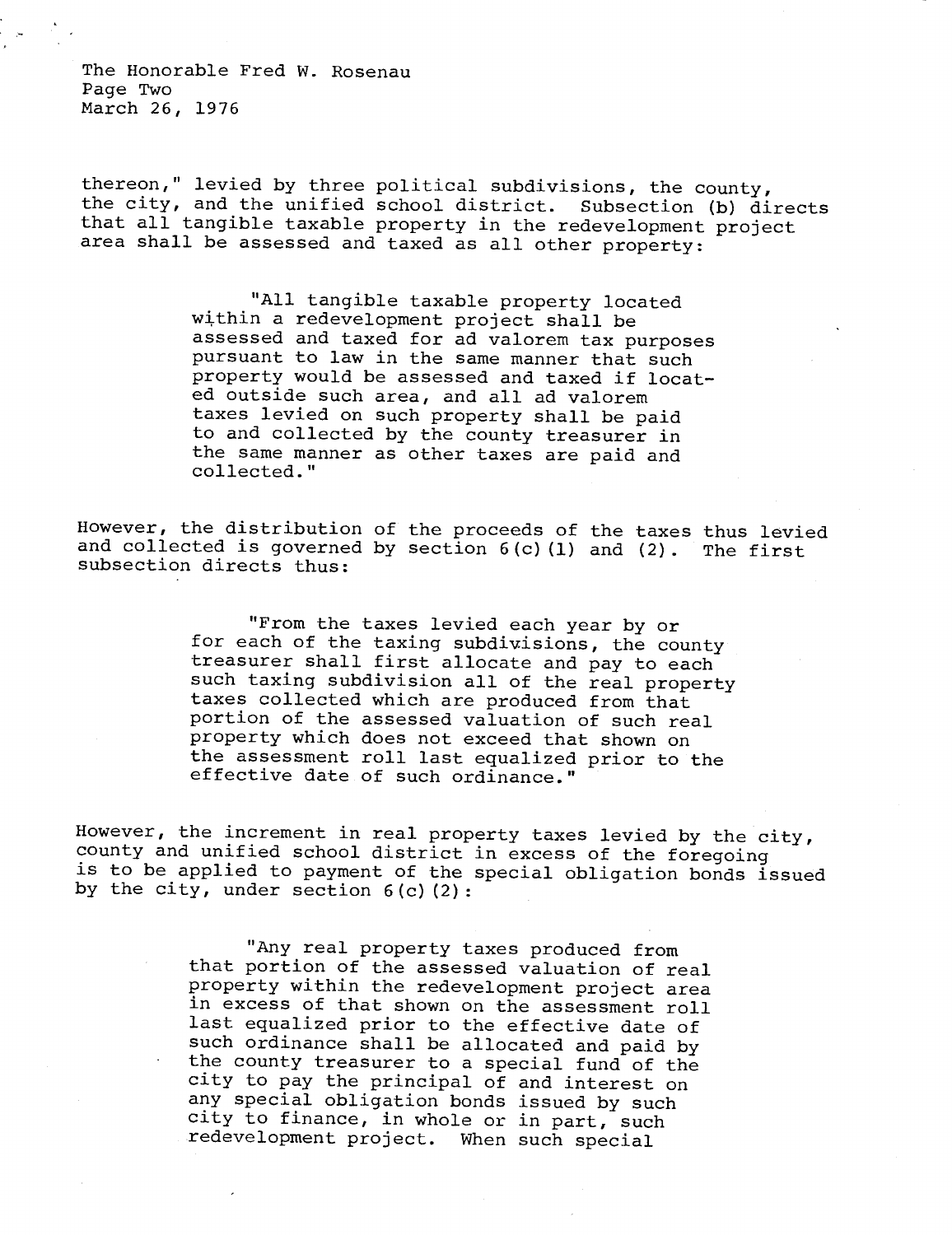The Honorable Fred W. Rosenau Page Three March 26, 1976

> obligation bonds and interest thereon have been paid, all moneys thereafter received from real property taxes upon the taxable tangible property within such redevelopment project area shall be allocated and paid to the respective taxing subdivisions in the same manner as are other ad valorem taxes."

The question which is raised is whether the use of the proceeds from real property taxes levied by the city, county and unified school district derived from that portion of the assessed valuation of the redevelopment area which is in excess of that shown on the assessment rolls last equalized prior to the effective date of the ordinance for deposit in a special fund of the city to pay principal and interest on special obligation bonds of the city issued under this bill, and not for the purposes of the unified school district or the county, e.g., for which they were levied, violates Article 11, section 5 of the Kansas Constitution, which states thus:

> "No tax shall be levied except in pursuance of a law, which shall distinctly state the object of the same; to which object only such tax shall be applied."

In Opinion No. 74-207 addressed to Senator Elwaine Pomeroy, Attorney General Vern Miller pointed out that 1974 House Bill No. 1745, the predecessor of this bill, was defective on this score, stating thus:

> "Under § 2(b), that portion of ad valorem taxes collected in excess of the amount distributable to the taxing subdivisions in behalf of which they were levied and collected under § 2(b) is not be paid to and used by those taxing subdivisions, but, on the contrary, is to be paid to the urban renewal agency for deposit in a 'special fund' for the financing and repayment of the indebtedness of the urban renewal agency. Article 11, § 5 is unambiguous and forthright. The proceeds of an ad valorem may be applied only to the 'object' for which the tax is authorized by law to be levied. Any use of funds derived from levies imposed by the local taxing subdivisions for any purposes other than stated in the statutes authorizing such levies would plainly violate this provision.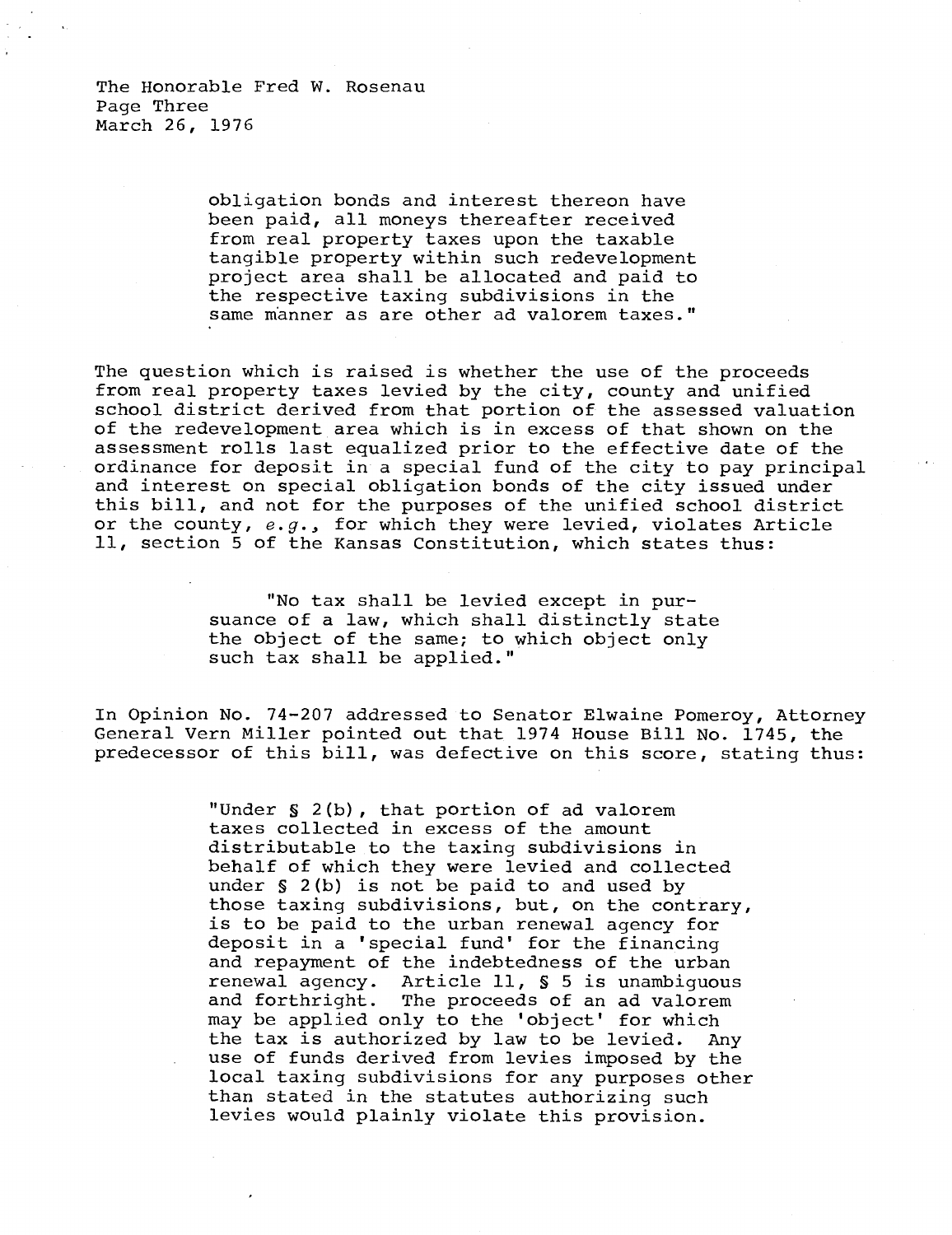To devote any portion of the proceeds of a levy imposed for, e.g., a board of education, to the financing of the indebtedness of an urban renewal agency would be in direct violation of Article 11, § 5 of the Kansas Constitution."

Section 9 of the present bill was drawn in an effort to forestall this objection. It states thus:

> "Notwithstanding any other provision of law, it is hereby stated that it is an object of all ad valorem taxes levied by or for the benefit of any city, county or school district of the state on taxable tangible real property located within any downtown redevelopment project undertaken pursuant to this act, that such taxes may be applied and allocated to and when collected paid into a special fund of a city pursuant to the procedures and limitations of this act to pay the principal of and interest on special obligation bonds issued by such city to finance, in whole or in part, such redevelopment project."

Section 9, unfortunately, is but a cosmetic effort to disguise a flagrant disregard of Article 11, § 5. The Kansas Supreme Court has long held that this section means precisely what it says. Precedent on this question is nearly a century old. In  $A.\overline{T}$ . &  $S.F$ . Railroad Co. v. Woodcock, 18 Kan. 20 (1877), Sedgwick County levied the maximum tax permitted by law, one percent on the value of the taxable property of the county, and in addition levied a tax of eight mills to meet a deficit in county revenue in the preceding year, with no apparent authority therefor. The Legislature passed a purported curative act, stating that "all levies of taxes heretofore made by the board of county commissioners of Sedgwick County, Kansas, in the year 1974, be and the same are hereby legalized." The validity of the right mill tax was subsequently challenged, and the court held it to be without authority:

> "But was said tax made valid by the subsequent passage of said act of the legislature? We think not. And two reasons may be offered therefor: 1st, The tax was void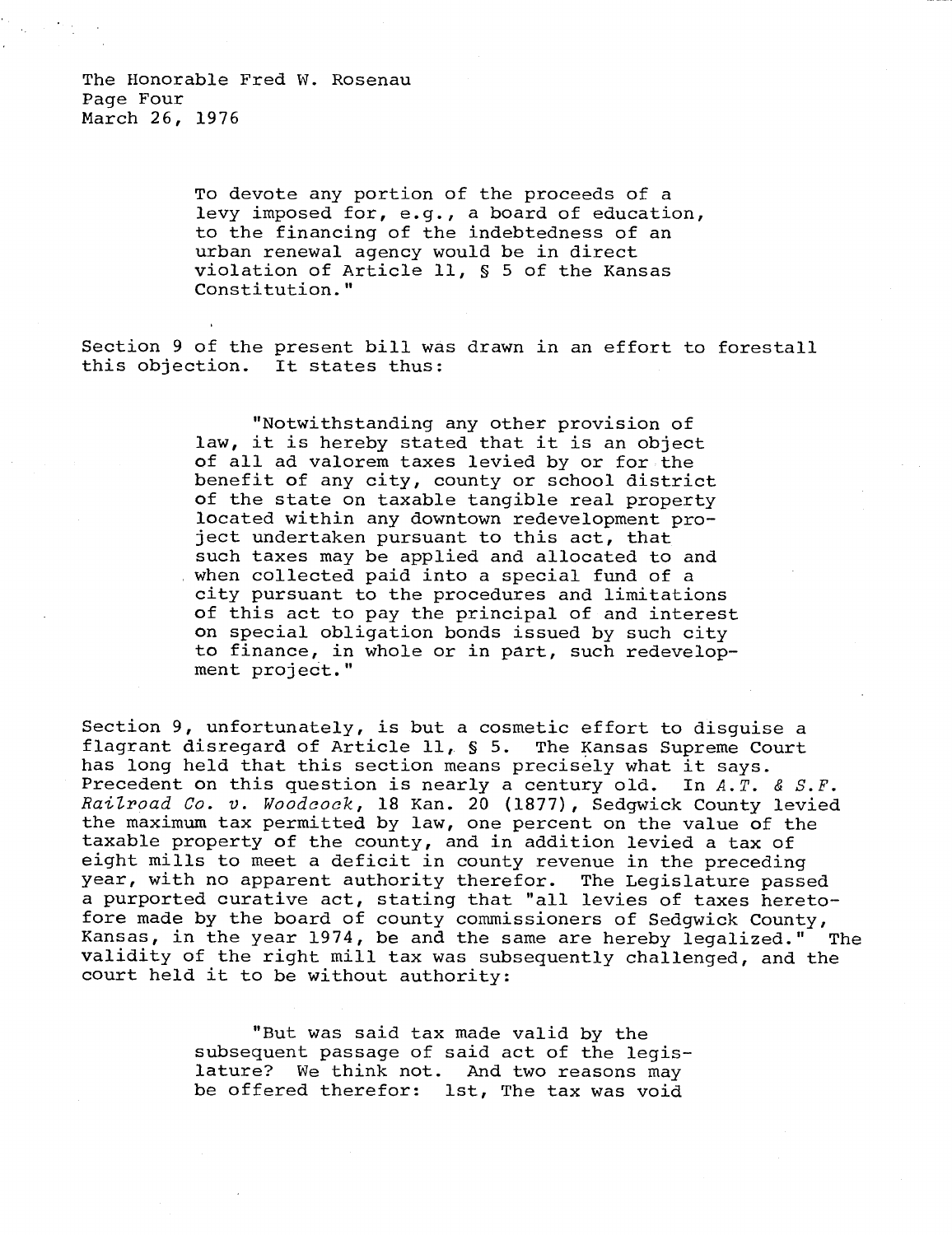when levied, not because of any mere irregularity in the tax proceedings, but because the commissioners had no power to levy the same. 2d, the only act or law upon which the supposed validity of said tax is founded, (the curative act of 1875, above quoted,) does not in any manner state the object of the tax."

Referring to the constitutional provision, then Article 11, § 4, the court stated thus:

> "Now the tax in question in this case was not only not levied 'in pursuance of a law,' but it is not sustained by any law which "distinctly states the object of the same.' This we think is fatal to the tax. It is possible however that it is not necessary that the curative act should in all cases state the object of the tax. When a tax is levied in pursuance of a law, and that law itself distinctly states the object of the tax levied under it, it would seem that that should be sufficient. If for some defect or irregularity in the tax proceedings it were thought that the tax were illegal and void, or voidable, and therefore a curative act should be passed for the purpose of validating such tax, it would probably not be necessary in such a case that the curative act should also distinctly state the object of the tax. But still, it is probably necessary in all cases that every tax should be sustained by some law which should distinctly state the object of such tax." [Emphasis by the court.]

In National Bank of Lawrence v. Barber, 24 Kan. 534 (1880), the court considered a statute which authorized any township which had subscribed to the stock of a railroad which had constructed all or any part of its line in said township, to retain all county and township taxes levied on said railroad property, to be applied to payment of principal and interest on said bonds. A holder of railroad bonds sued the county treasurer to recover a portion of the sum so collected and set apart for the township for railroad<br>bond purposes. The court held that the statute sought to effect an The court held that the statute sought to effect an unlawful diversion of tax revenues from the purpose for which they were levied: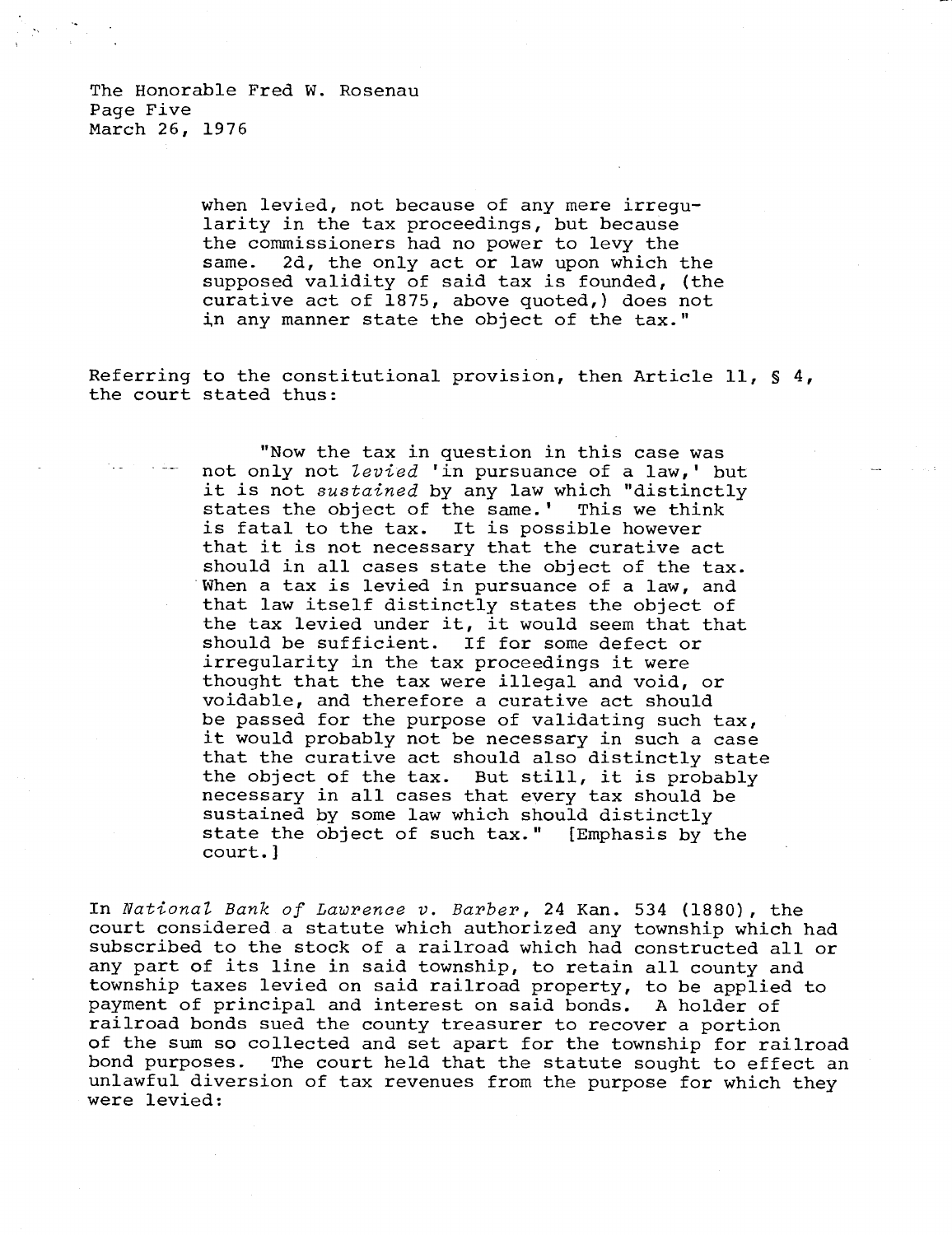The Honorable Fred W. Rosenau Page Six March 26, 1976

> "This county tax, which is now in litigation, is a portion of the general county tax which was levied on all the taxable property of the county by the county commissioners for general county purposes . . . . This general county tax was levied for 'county purposes,' for 'county charges and expenses,' for 'current expenses of the county,' and no portion of it was levied for the purpose of paying principal or interest on township railroad bonds. And it was levied for said 'county purposes' in pursuance of a law;' and therefore, no portion of it can now be diverted from such purpose or purposes. . . . Certainly no portion of this tax was levied for the purpose for which the plaintiff now desires to use it.

> The tax now in litigation either is or is not a part of the county tax. If it is, then it cannot be diverted from county purposes as before stated. But if it is not, then neither it nor the real county tax is levied on the taxable property of the county or township at 'a uniform and equal rate.' That is, if it is not a part of the com That is, if it is not a part of the county tax, then all taxable property in the county, except the railroad property, in which this tax was levied, is subject to a county tax, while this railroad property is not subject to any county tax, and no property in the county or township, other than this railroad property, is subject to so high a township railroad bond tax, as this railroad property is . . . . Hence, it will be seen that if the tax now in litigation is not a county tax or a part thereof, then neither it nor the real county tax is levied on the taxable property of the county and township at 'a uniform and equal rate,' and hence both it and the statute attempting to create it must be held to be void. Besides, if it is not a county tax, then both it and the statute attempting to create it, must be held to be void, for the additional reason that it is not levied in pursuance of any law which distinctly states the object of the tax. . . . No statute can be found authorizing the levy of any such tax. And it will not do to call it a county tax for the purpose of giving authority to the county commissioners to levy it under the statutes which authorize the levy of county taxes, and also for the purpose of avoiding that constitutional provision which requires the tax to be imposed at a uniform and equal rate, and then, after the tax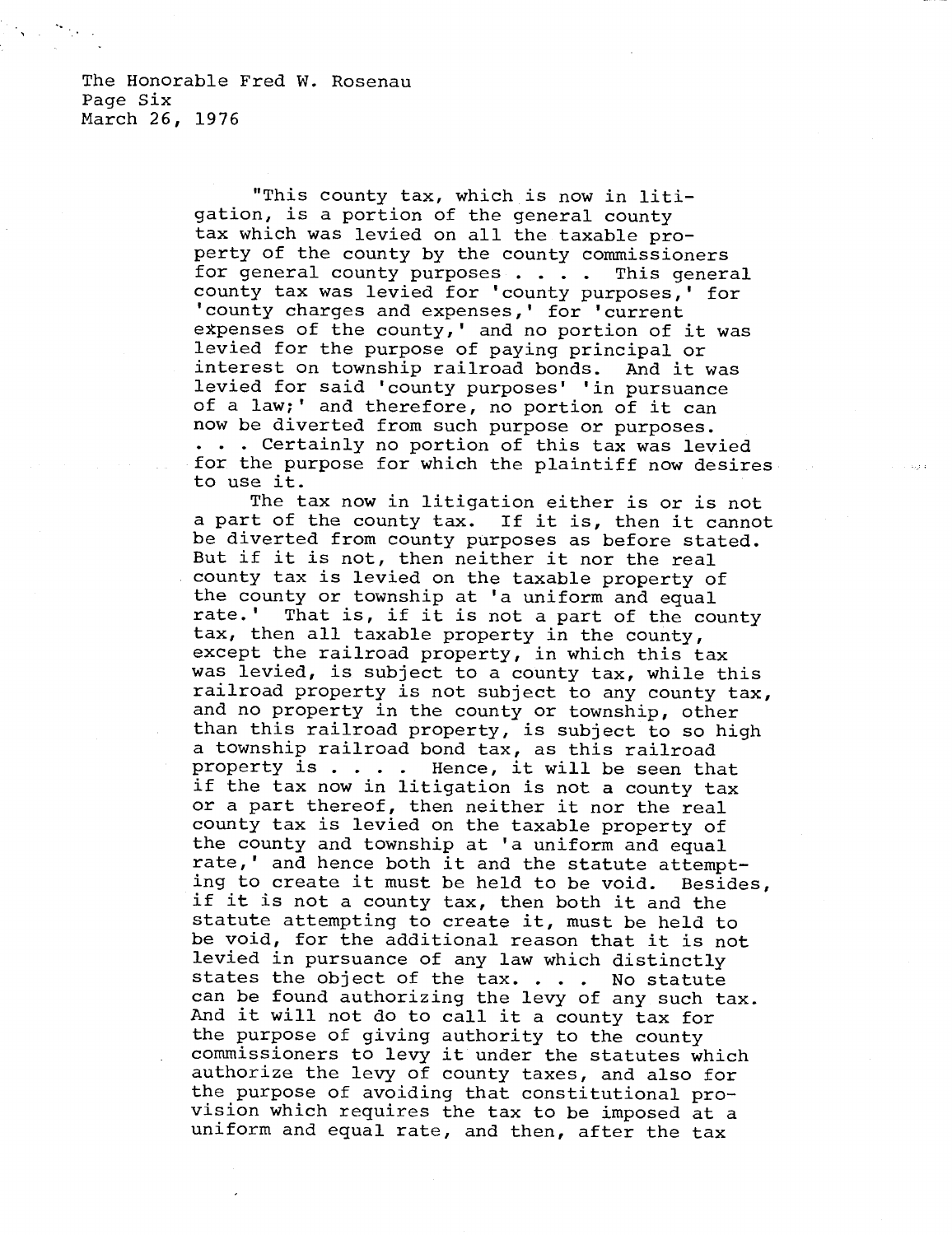The Honorable Fred W. Rosenau Page Seven March 26, 1976

> is supposed to be legally levied, to say that it is not a county tax for the purpose of avoiding that other constitutional provision which requires that a tax shall be applied only to the object for which it was levied. It either must or must not be a county tax, and in either case the statute attempting to apply it as a township railroad bond fund must be void."

The court pointed out that because the proceeds of the county tax upon the railroad property are held by the county treasurer for the benefit of the township to be applied to the payment of interest and principal of railroad bonds to which the township has subscribed, the railroad company is exempted from bearing its just proportion, or indeed any proportion, of the expenses or other indebtedness of the county or township. In short, the court found it be a "clear attempt on the part of the statute to divert funds, raised by taxation for one object, to another object."

In State ex rel. Smith v. Board of County Commissioners of Saline County, 128 Kan. 437, 278 Pac. 54 (1929), the court held invalid a statute authorizing counties to advance to the State Highway Commission monies to finance the construction or reconstruction or sections of the state highway system in such counties. Saline County commissioners passed a resolution agreeing to advance the sum of \$210,000 to finance highway improvements in that county, to be derived from the county road fund, the county bridge fund, the county general fund, the sinking fund, the bond fund, the twenty per cent state road fund, and from deficiency warrants issued against each of these funds. The court stated thus:

> "It may be conceded that there is authority in the legislature to control the finances not only of the state but also of its municipalities, and to provide for the transfer of funds from one to the other unless prohibited by constitutional limitations. There is a limitation that 'No tax shall be levied except in pursuance of a law which shall distinctly state the object of the same, to which object only such tax shall be applied.'  $\ldots$ . This restriction is an insuperable barrier to the loaning of the funds named or to their application to the building of state highways. The taxes were levied in pursuance of law for specific purposes, and the funds derived from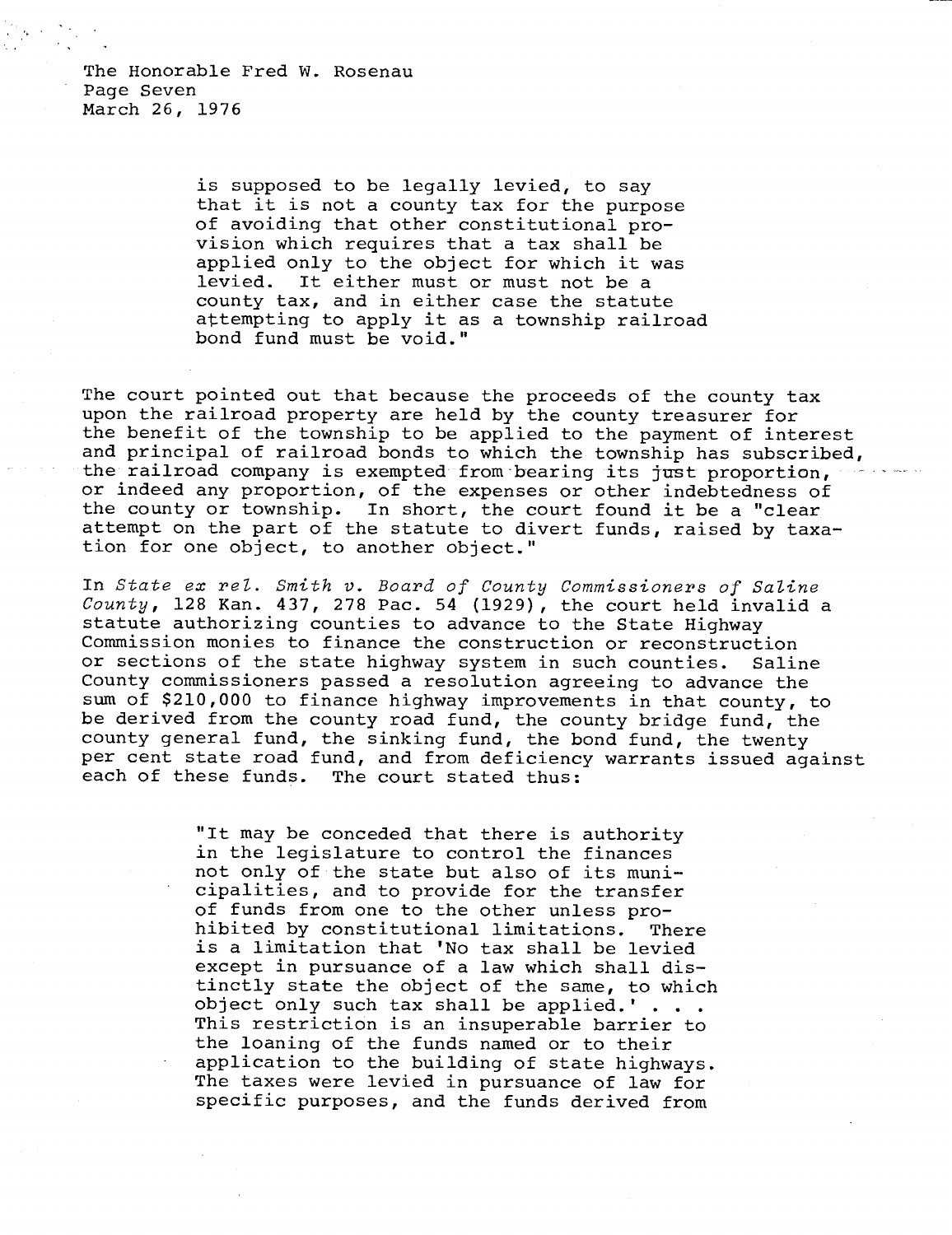The Honorable Fred W. Rosenau Page Eight March 26, 1976

> these levies must be exclusively applied to those purposes. Each of the funds is distinct from the others and it is beyond the power of the commissioners or others to divert funds raised by taxation for one purpose and apply them to another." 128 Kan. at 439-440.

See also State ex rel. Board of County Commissioners v. Crawford Township, 135 Kan. 553, 32 P.2d 809 (1934).

No section of 1976 House Bill No. 2666, including section 9, purports to authorize the levy of any tax whatever. That section does, however, purport to divert proceeds of every ad valorem tax acknowledged and stated to be "levied by and for the benefit of any city, county or school district of this state" on property located in a redevelopment project undertaken pursuant to the bill, from the political subdivisions which levied the taxes, and authorizes the application of those funds to payment of principal of and interest on special obligation bonds issued by the city to finance the redevelopment project.

The levy of taxes is an exercise of legislative power. Article 11, § 5 requires that every tax be levied pursuant to a law, which shall state the object of that tax. With the adoption of Article 12, § 5, Kansas cities enjoy a direct constitutional grant of legislative power to "determine their local affairs and government, including the levying of taxes . . . ." Article 12, § 5(b). Article 11, § 5 applies to taxes levied pursuant to municipal legislative authority. State of Kansas ex rel. v. City of Emporia, 57 Kan. 710 (1897). Thus, a municipal tax levied pursuant to a city ordinance, whether a charter ordinance or a regular ordinance, must be devoted to the purpose stated in that ordinance. A subsequent diversion of the proceeds of that tax to another purpose is prohibited.

To cite but one example, K.S.A. 12-1617h authorizes incorporated cities to make a levy on all taxable tangible property within the city for the purpose of creating a fund to be used in securing industries or manufacturing institutions for such city or near its environs. The statute meets the constitutional requirement, in that it both authorizes a levy and states the object thereof. No such levy may be made until approved by a "majority of all the votes cast on this proposition at an election." The purpose for which the levy is to be made and its proceeds expended is thus fixed by the statute and by the proposition approved by the voters. Article 11, § 5 forbids the exercise of any legislative power, whether by the city governing body or the state legislature, to divert the proceeds of that levy to any other purpose. Section 9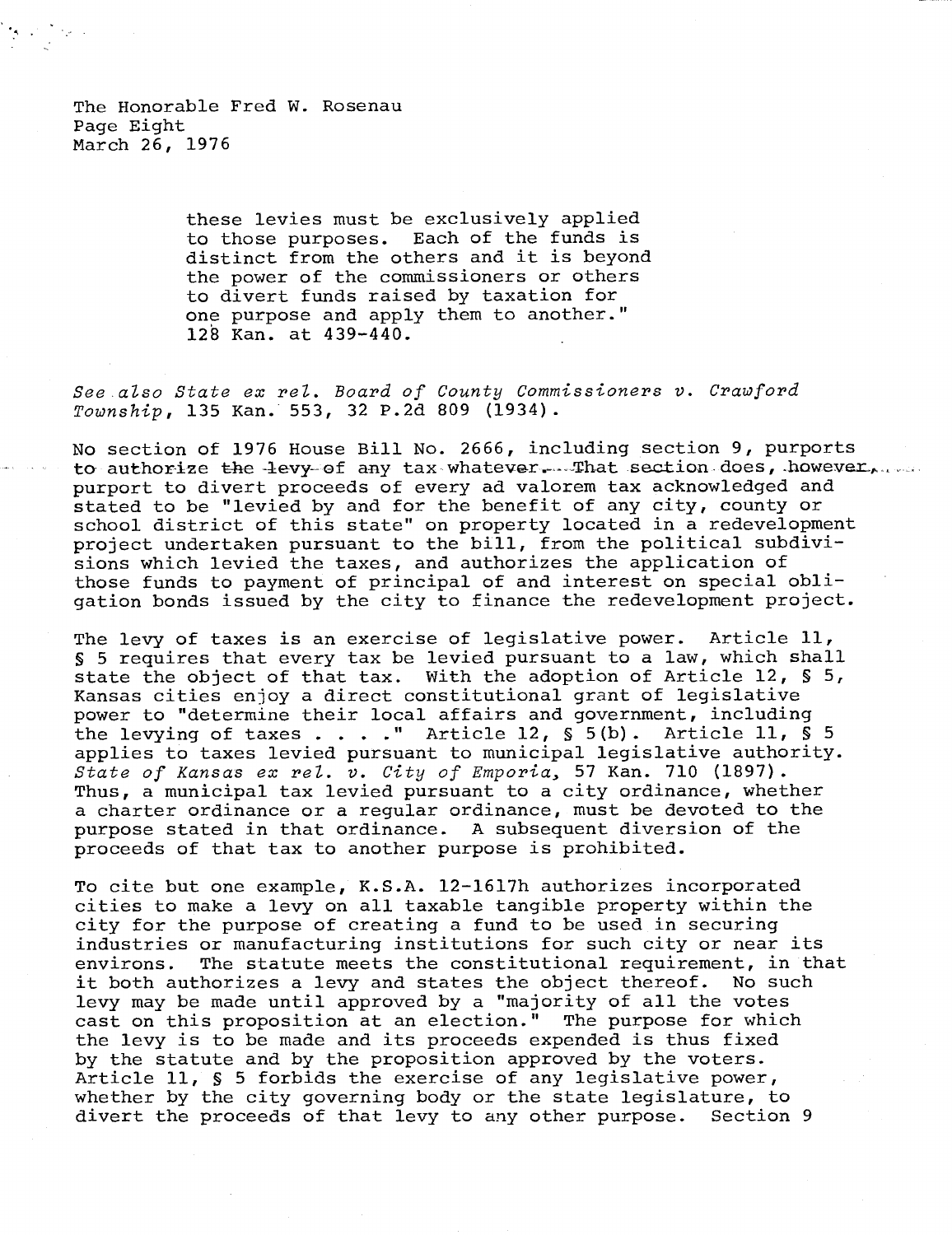The Honorable Fred W. Rosenau Page Nine March 26, 1976

of House Bill 2666 does not, of course, amend K.S.A. 12-1671h, or the proposition which may have been approved by the voters. Notwithstanding, it would permit the diversion of the proceeds of that levy, as well as every other levy of the city upon taxable tangible real property, for a purpose entirely foreign to the purpose for which the levy was authorized, the payment of principal of 'and interest on special obligation bonds issued to finance a redevelopment project. Likewise, a recreation levy under K.S.A. 12-1901 et seq. would be similarly diverted as would a host of other levies of the affected political subdivisions. Section 9 is artfully worded to allege formal compliance with Article 11, § 5. The sweeping legislative declaration that "it is an object of all ad valorem taxes levied by or for the benefit of" any affected political subdivision to "pay the principal the server of and interest on special obligation bonds issued by such city to finance, in whole or in part, such redevelopment project." This does not satisfy Article 11, § 5, which requires that any tax which is levied shall be "in pursuance of a law,"  $i.e.,$  authorized by legislative act, which legislative act shall "distinctly state the object of the same," and "to which object only such tax shall be applied." Section 9 of House Bill 2666 does not authorize any levy whatever for any political subdivision. No legislative body, whether it be the state legislature, a city governing body, or a board of county commissioners, may by legislative act authorize the expenditure of the proceeds of a tax for any purpose other than that stated in the law, ordinance or resolution which authorizes the tax, except as authorized by K.S.A 79-2958.

A member of my staff appeared before an interim legislative committee in the summer of 1975, to point out this problem, and urged that attention be given to a comprehensive amendment of the various affected levy statutes. For whatever reason, this advice was disregarded, and section 9 was settled upon as a kind of token compliance with Article 11, § 5. In my opinion, it is a transparent subterfuge, which complies neither formally nor substantively with the requirements of that section.

Accordingly, it is my opinion that section 9 of House Bill 2666 authorizes a use of the ad valorem tax levies of the affected political subdivisions for a purpose, the payment of principal of and interest on special obligation bonds issued under the act, other than stated in the statutes, ordinances and resolutions authorizing levies of those political subdivisions, and is thus in violation of Article 11, § 5 of the Kansas Constitution. It is unnecessary to reach the question whether the bill results in unequal assessment and taxation